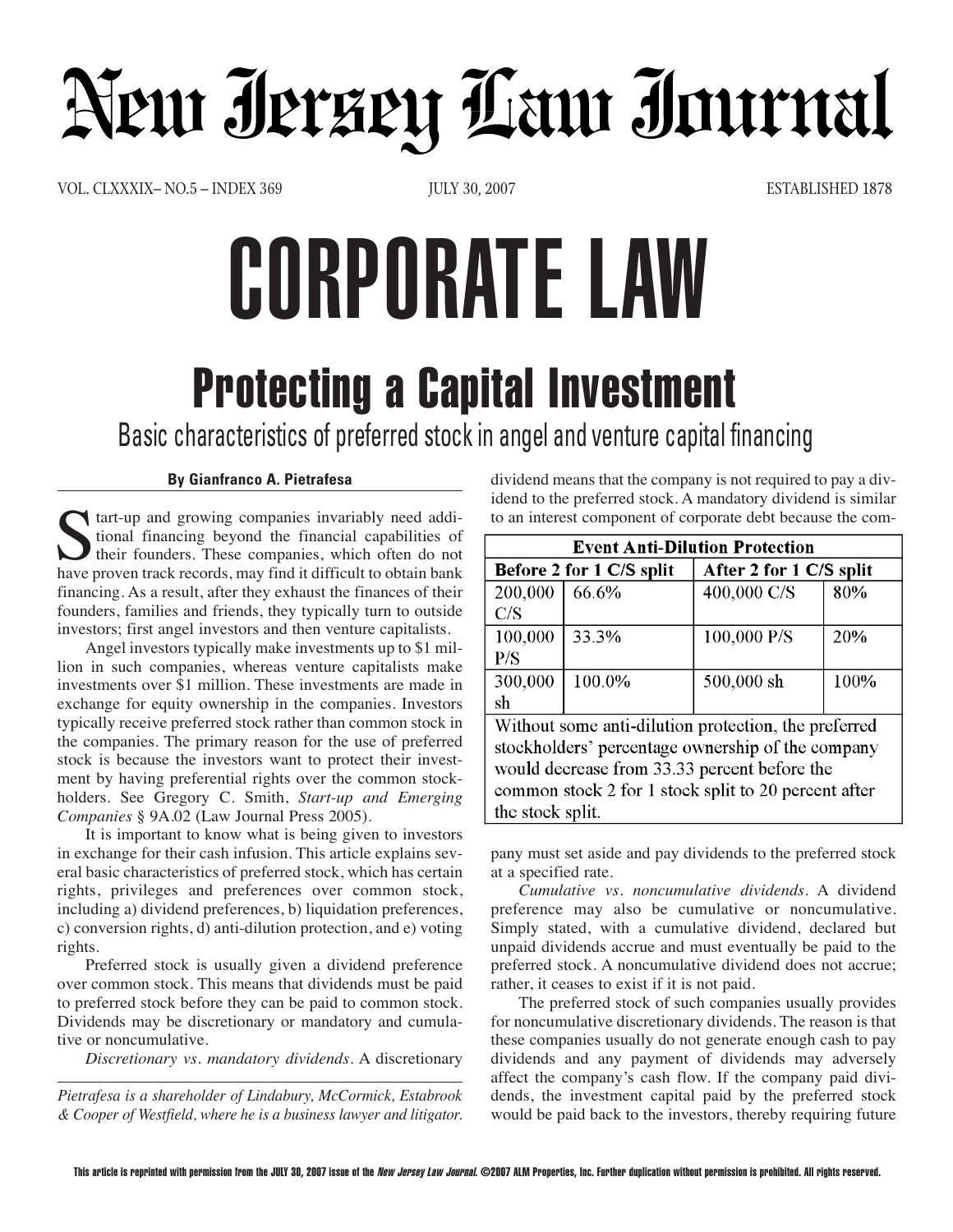investment capital. Investors realize the illogic of such an approach and expect to receive preferred stock with noncumulative dividends declared at the discretion of the company. See Fenwick & West, *Venture Capital for High Technology Companies* (2002); Smith at §§ 8.02[3][c], 9A.03[2].

Upon the liquidation of a company, the preferred stock has the right to receive a fixed amount of money before assets are distributed to the common stock. The amount is typically the preferred stock investment plus any accrued but unpaid dividends. A liquidation preference may also be triggered by events other than liquidation, such as a merger or a sale of assets, commonly known as a "deemed liquidation."

Preferred stock investors may want to receive a premium in addition to their investment, which may be described as a percentage (e.g., 10 percent annually of initial investment) or a multiple (e.g., 2x initial investment). The preferred stock may also participate with the common stock in the distribution of any assets remaining after the payment of the liquidation preference to the preferred stock. This may be full participation, or limited participation through the use of a cap. See Fenwick at 13; Smith at § 8.02[3][d].

Generally, preferred stock is convertible into common stock at the option of the preferred stockholder and is often automatically converted into common stock upon an initial public offering (IPO) or other triggering events. See Wade H. Stribling, "Preparing a Company for Financing and Evaluating Financing Alternatives," *Doing Deals 2003: Understanding the Nuts & Bolts of Transactional Practice in an Uncertain Market* (PLI), available on Westlaw at 1357 PLI/Corp 691.

*Optional conversion*. The preferred stock is usually convertible into common stock at the preferred stockholder's option at any time. The preferred stockholders seldom convert their shares into common stock because they would lose the rights, privileges and preferences associated with preferred stock. However, they will convert their preferred stock into common stock if there is greater participation with common stock upon liquidation or a deemed liquidation, such as a merger. See Smith at § 8.02[3][e][i].

*Mandatory conversion.* The preferred stock will typically also include mandatory or automatic conversion rights upon an IPO of the company or upon the majority vote of the preferred stockholders. However, not all IPOs will trigger such an automatic conversion. Instead, the IPO must meet certain qualifications or criteria, such as a minimum offering size, measured by proceeds, and a minimum price per share.

The reason for the qualifications is that the preferred stockholders do not want to be forced to convert their preferred stock into common stock upon a small IPO because they will lose the rights, privileges and preferences of preferred stock. A minimum price per share ensures that preferred stock will not convert into common stock unless they will receive a certain return on their investment.

The reason for automatic conversion is that it may be very difficult to do an IPO if preferred stock will remain outstanding after an IPO because new investors will not want to buy common stock if prior investors will continue to

| <b>Full Ratchet Anti-Dilution Provision</b>                |                          |  |  |  |
|------------------------------------------------------------|--------------------------|--|--|--|
| The company has common stock and Series A preferred stock: |                          |  |  |  |
| $C/S = 1,000,000 \text{ sh}$                               |                          |  |  |  |
| Series A P/S $(\$1.00/\text{sh}) = 1,000.000 \text{ sh}$   | with 1:1 conversion rate |  |  |  |
| Total = $2,000,000 \text{ sh}$                             |                          |  |  |  |

The company issues 2,000,000 shares of Series B P/S at \$.50 per share. Instead of a 1:1 conversion rate, the Series A preferred stock now has a 2:1 conversion rate because the conversion rate "ratchets down" to take into account the lower price of \$.50 per share. As a result, the Series A preferred stock is entitled to convert into 2,000,000 shares instead of  $1,000,000$  shares, as follows:

| <b>Before Series B</b>               | <b>After Series B</b>               |
|--------------------------------------|-------------------------------------|
| $1,000,000 \times (\$1.00/\$1.00) =$ | $1,000,000 \times (\$1.00/\$.50) =$ |
| $\pm 1,000,000~\mathrm{sh}$          | $2,000,000 \text{ sh}$              |
| or 1:1 conversion rate               | or $2:1$ conversion rate            |

| <b>Weighted Average Anti-Dilution Provision</b><br>(same facts as above) |                 |             |  |  |
|--------------------------------------------------------------------------|-----------------|-------------|--|--|
| $C/S = 1,000,000 \text{ sh}$                                             | \$1.00/sh       | \$1,000,000 |  |  |
| Series A $P/S = 1,000,000$ sh                                            | \$1.00/sh       | 1,000,000   |  |  |
| Series B $P/S = 2,000,000$ sh                                            | \$.50/sh        | 1,000,000   |  |  |
| Total = $4,000,000$ sh                                                   | $Avg = $.75/sh$ | \$3,000,000 |  |  |

Instead of a 1:1 conversion rate, the Series A preferred stock now has a 1.333 conversion rate  $(1,000,000/0.75 = 1,333,333)$ , then

 $1,333,333/1,000,000 = 1.333$  because the conversion takes into account the average price of all equity investments. As a result, the Series A preferred stock is entitled to convert into 1,333,333 shares of common stock instead of 1,000,000 shares. Obviously, the weighted average method is more forgiving to the company than the full ratchet method where the Series A preferred stock would have been able to covert into 2,000,000 shares of common stock.